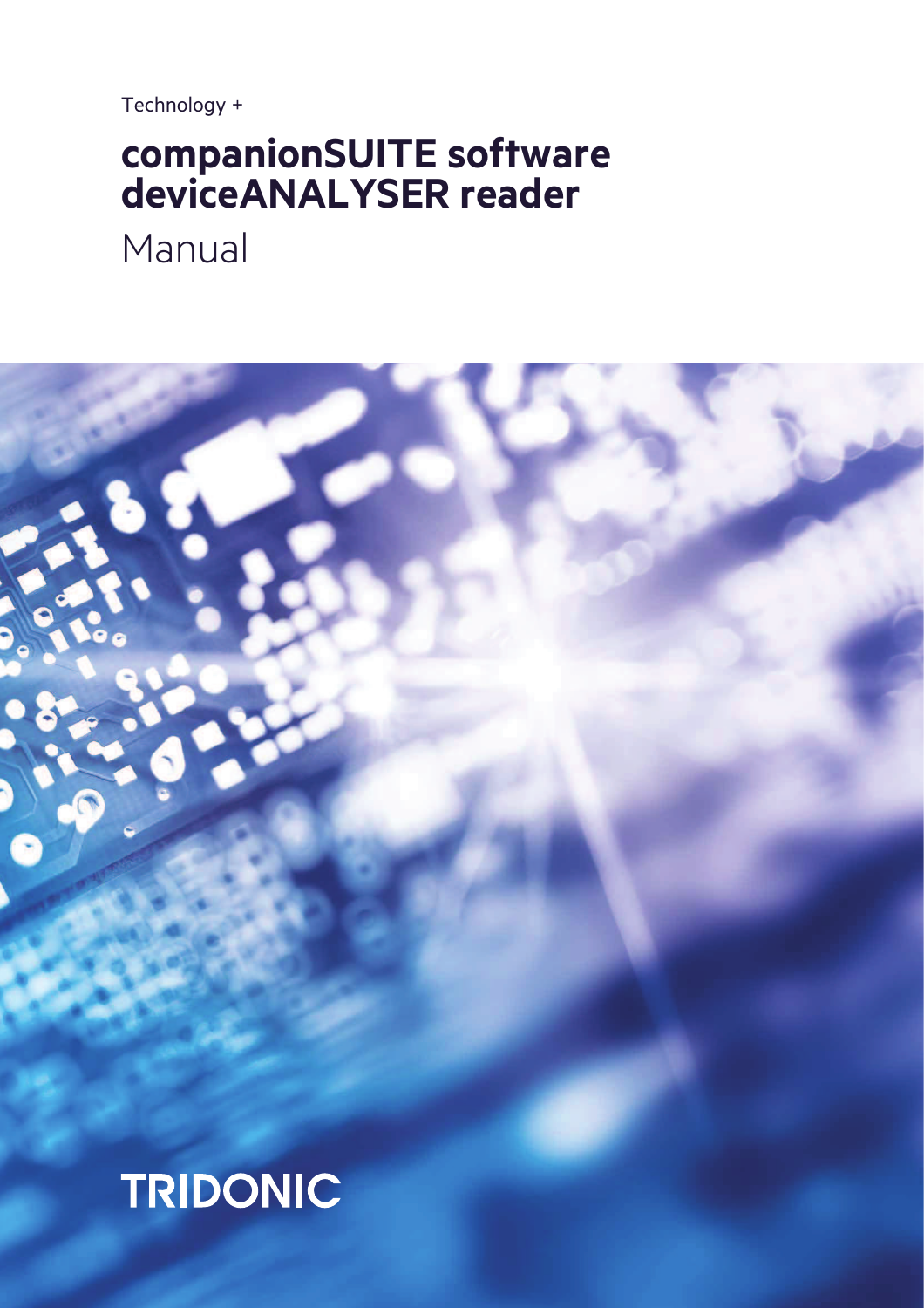# **Table of Contents**

- **1. [Functionality](#page-2-0)** 3
- **2. [Start deviceANALYSER reader](#page-2-1)** 3
- **3. [Create a parameter file for one device](#page-2-2)** 3
- **4. [Create a parameter file for several devices](#page-3-0)** 4
- **5. [Minimize deviceANALYSER reader](#page-4-0)** 5
- **6. [Close deviceANALYSER reader](#page-4-1)** 5
- **7. [Start of deviceGENERATOR or deviceANALYSER](#page-4-2)** 5
- **8. [Settings](#page-4-3)** 5
- **9. [Status information](#page-5-0)** 6
- **10. [History](#page-5-1)** 6

# $\begin{array}{ccc}\n\textbf{TRIDONIC} & & & & & & \\
\textbf{TRIDONIC} & & & & & & & \\
\end{array}$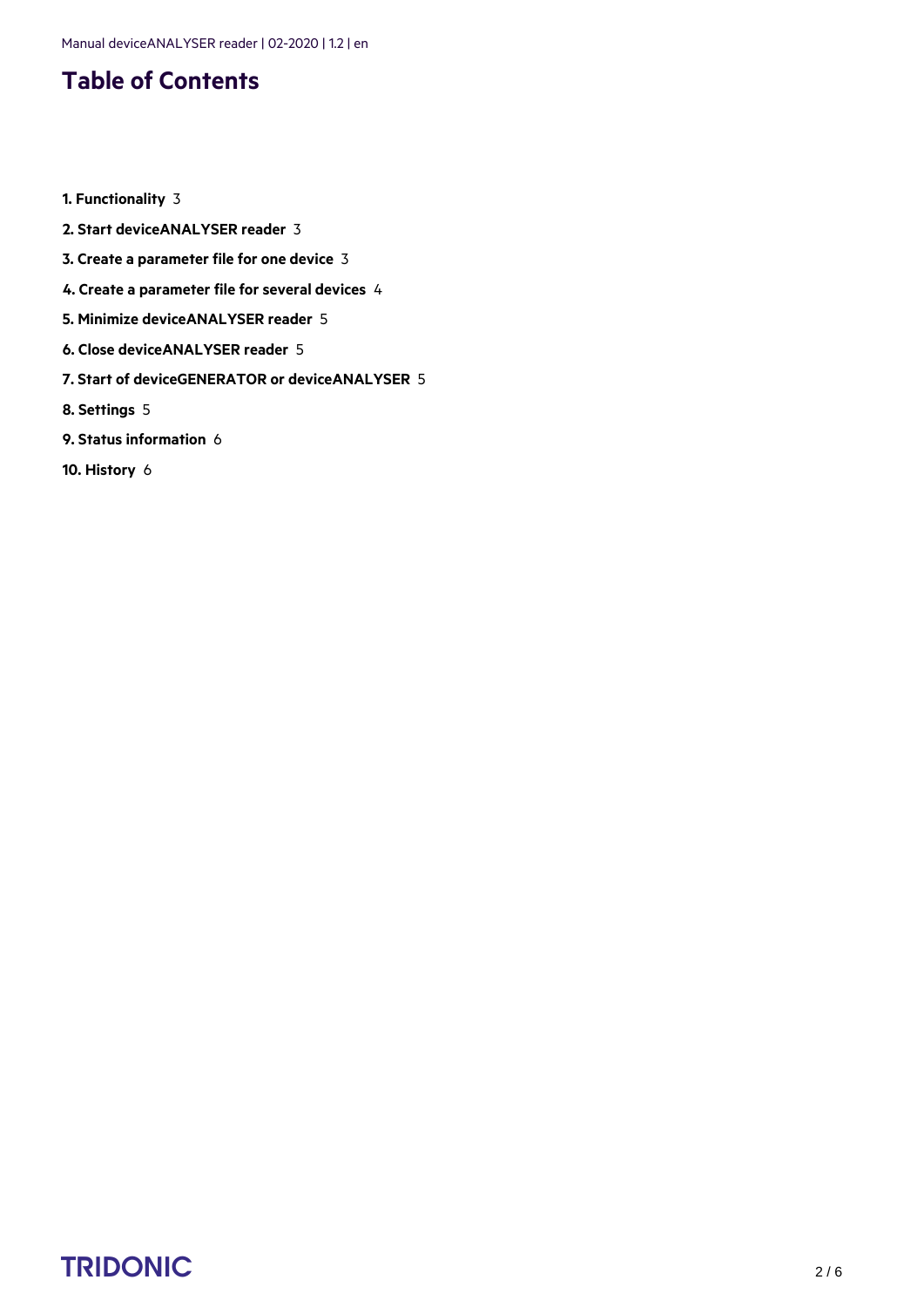# **deviceANALYSER reader**

### <span id="page-2-0"></span>1. Functionality

The deviceANALYSER reader is part of the companionSUITE and allows to read out a TRIDONIC driver via NFC or DALI and save the data as a parameter file (with format: .traf).

This file can be evaluated directly via the deviceANAYSER via drag & drop.

The deviceANALYSER reader can be optionally installed locally on the computer during the installation of the companionSUITE. English and German can be selected as language.

#### **These interfaces are supported:**

| <b>Interface</b> | <b>Description</b>   |
|------------------|----------------------|
| NFC              | FEIG reader / writer |
| <b>DALI</b>      | <b>DALIUSB</b>       |

### A CAUTION!

After programming the device via NFC, power up the device once for one second so that the deviceANALYSER can read out the parameters.

#### <span id="page-2-1"></span>2. Start deviceANALYSER reader

Windows START => **All Programs** => Folder **Tridonic** => select **deviceANALYSER reader**.

#### <span id="page-2-2"></span>3. Create a parameter file for one device

| ‡?!                            |    |                                                    |             |                                 |                |               |                    |
|--------------------------------|----|----------------------------------------------------|-------------|---------------------------------|----------------|---------------|--------------------|
| TRIDONIC deviceANALYSER reader |    |                                                    |             |                                 |                |               | Q√ ⊘√ <del>∆</del> |
|                                |    | Interfaces NFC ID ISC.PRH101- $\blacktriangledown$ |             | <b>Q</b> Search Devices         | Actions $\sim$ |               |                    |
|                                | Nr | <b>Order Nr</b>                                    | <b>Name</b> |                                 |                | <b>Status</b> |                    |
|                                | 1  | 87500707                                           |             | LCO 14/100-500/38 o4a NF C EXC3 |                |               |                    |
|                                |    |                                                    |             |                                 |                |               |                    |
|                                |    |                                                    |             |                                 |                |               |                    |

- 1. Select an interface (selectable via drop down menu).
- 2. Click on **Search Devices**.
	- -> All available devices are listed.
- 3. Click on the status icon (here: a green arrow) to the right of the device name to read out the selected devices.

# $\begin{array}{ccc}\n\textbf{TRIDONIC} & & & & & & \\
\textbf{TRIDONIC} & & & & & & \\
\end{array}$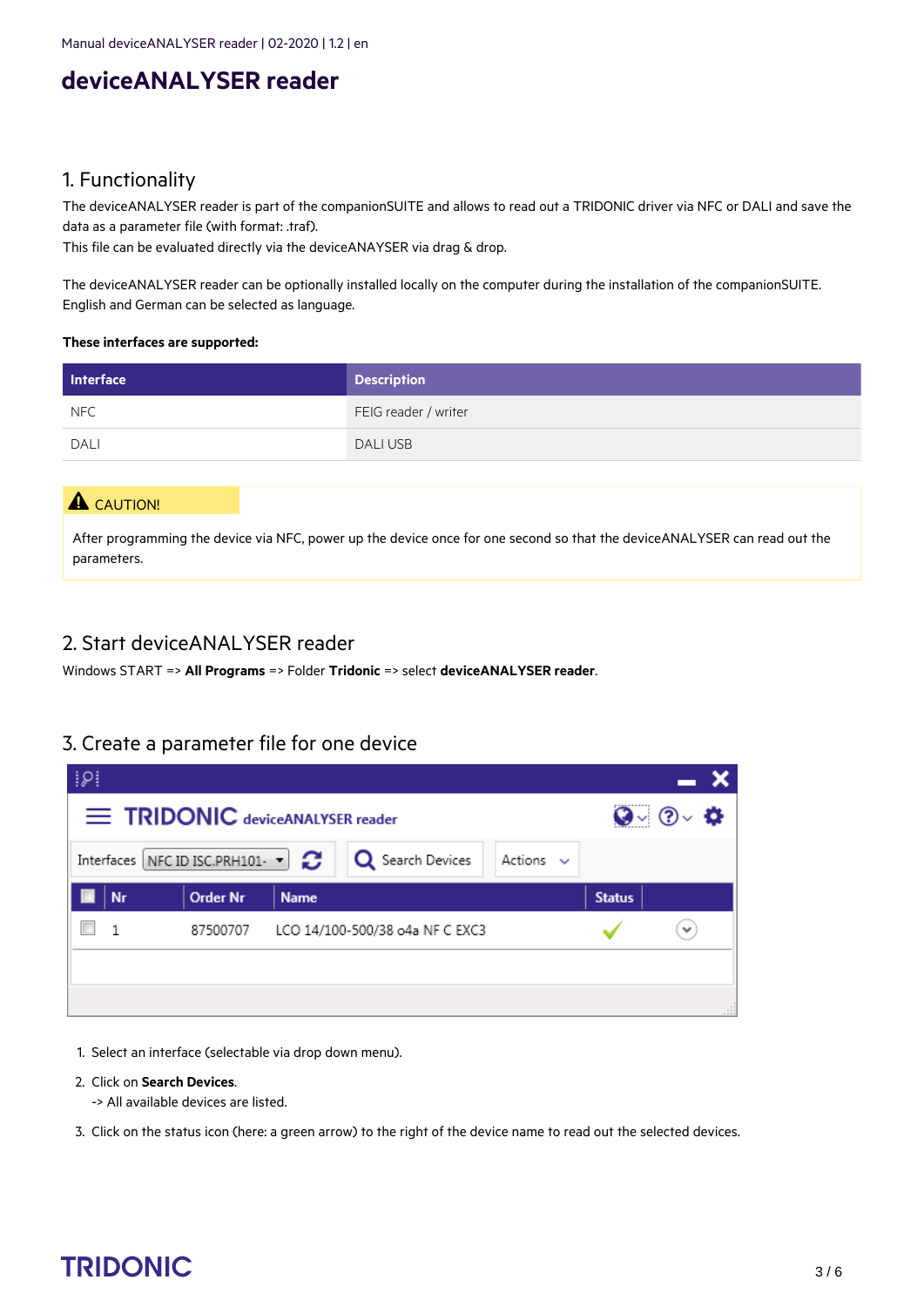Manual deviceANALYSER reader | 02-2020 | 1.2 | en

# **deviceANALYSER reader** 3.

| <b>Status</b><br>Ł                                                                                                                                                                                                                                                                                                                                             |
|----------------------------------------------------------------------------------------------------------------------------------------------------------------------------------------------------------------------------------------------------------------------------------------------------------------------------------------------------------------|
| -> Data is read out.                                                                                                                                                                                                                                                                                                                                           |
| ->When all data is read out, the status icon changes to a green check mark                                                                                                                                                                                                                                                                                     |
| 4. To generate the parameter file, select the line with the read out device with the mouse and drag and drop it to the<br>device ANALYSER or to the desktop.                                                                                                                                                                                                   |
| <b>D</b> NOTICE                                                                                                                                                                                                                                                                                                                                                |
| With the arrow symbol on the far right, the file can either be given a default name in the <b>GTIN:</b> field ("Global Trade Item Number")<br>or a separate name in RMA: field ("Return Merchandise Authorization").<br>The default name of the file consists of GTIN number with date and time code. Example: Tridonic_<br>9006210685571 190924 131040 1.traf |

### <span id="page-3-0"></span>4. Create a parameter file for several devices

| ÷₽i                                           |                |                               |                                           |               |                    |
|-----------------------------------------------|----------------|-------------------------------|-------------------------------------------|---------------|--------------------|
| <b>EXAMPLE TRIDONIC deviceANALYSER reader</b> |                |                               |                                           |               | Q√ ⊙√ <del>ధ</del> |
|                                               |                | Interfaces   NFC ID ISC.MR102 | ⊸ జ<br>Q Search Devices<br>Actions $\vee$ |               |                    |
|                                               | Nr             | <b>Order Nr</b>               | <b>Name</b>                               | <b>Status</b> |                    |
|                                               | 1              | 87500707                      | LCO 14/100-500/38 o4a NF C EXC3           |               | $\checkmark$       |
|                                               | $\overline{2}$ | 87500707                      | LCO 14/100-500/38 o4a NF C EXC3           |               | $\checkmark$       |
|                                               |                |                               |                                           |               |                    |
|                                               |                |                               |                                           |               | лB                 |

If several devices are available, they can be selected via the check box in the first column.

- 1. Select an interface (selectable via drop down menu).
- 2. Click on **Search Devices**.

-> All available devices are listed.

- 3. Select checkbox(es) for one or several devices.
- 4. Click on menu **Actions**.

-> Submenu **Readout** or submenu **save** opens.

5. Select desired submenu.

-> All selected devices are read out or all the values will be saved.

# TRIDONIC 4/6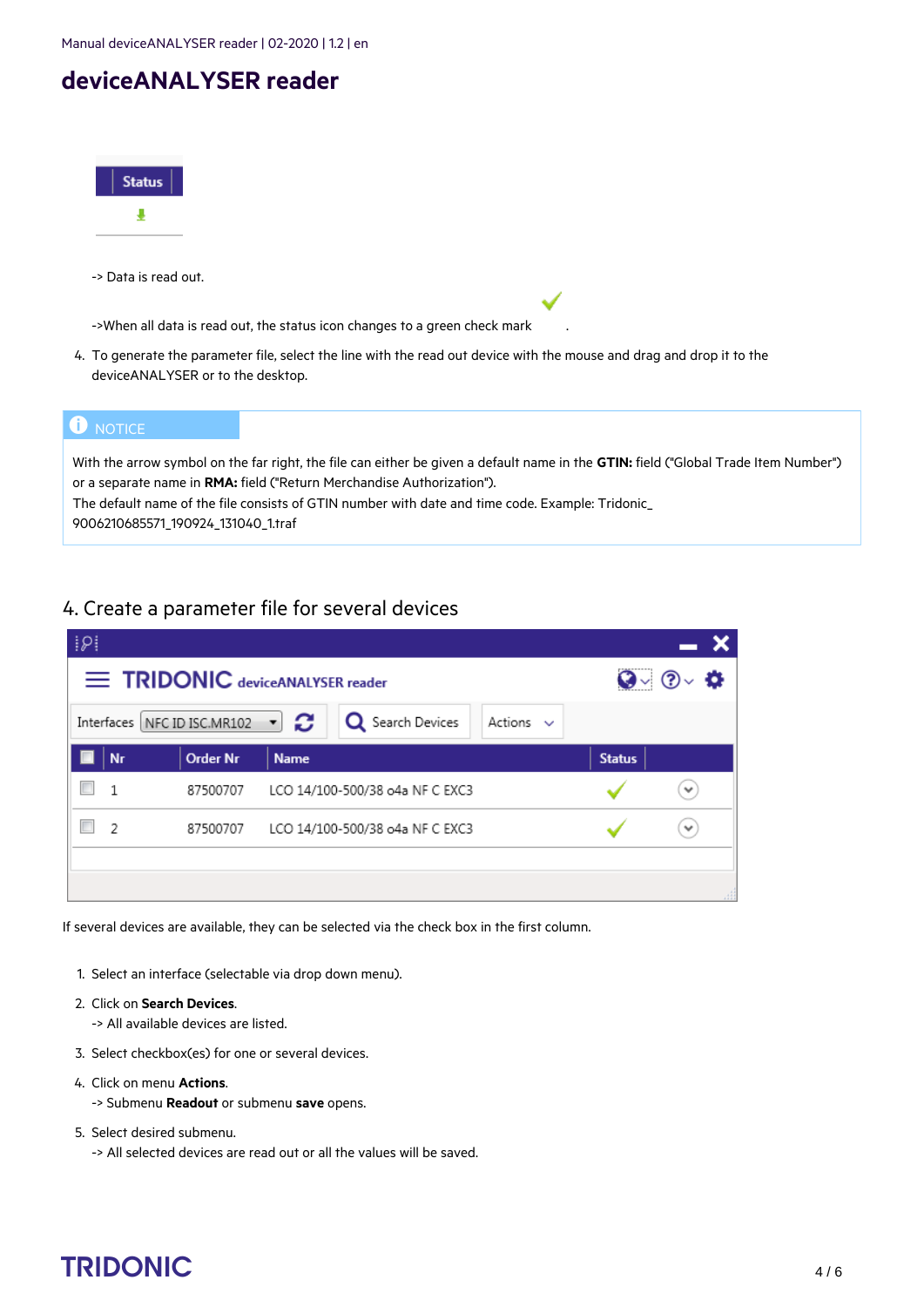## **deviceANALYSER reader**

#### <span id="page-4-0"></span>5. Minimize deviceANALYSER reader

With the Windows key **\_** (underscore), the **deviceANALYSER reader** window can be pushed into the taskbar.

#### <span id="page-4-1"></span>6. Close deviceANALYSER reader

With the Windows key **X**, the **deviceANALYSER reader** will be closed. After closing, all occupied interfaces are freed and temporary files are deleted.

### <span id="page-4-2"></span>7. Start of deviceGENERATOR or deviceANALYSER

With a click on the menu symbol it is possible to start

- -> the deviceGENERATOR -or-
- -> the deviceANALYSER

| ‡श                             |                |  |    |                                                                |             |                           |               |                |
|--------------------------------|----------------|--|----|----------------------------------------------------------------|-------------|---------------------------|---------------|----------------|
| TRIDONIC deviceANALYSER reader |                |  |    |                                                                |             | Q√ ⊙√ <del>ధ</del>        |               |                |
| deviceGENERATOR                |                |  |    | Interfaces NFC ID ISC.PRH101- $\blacktriangleright$ $\bigcirc$ |             | Q Search Devices          |               | Actions $\sim$ |
|                                |                |  | Nr | <b>Order Nr</b>                                                | <b>Name</b> |                           | <b>Status</b> |                |
|                                | deviceANALYSER |  |    | 87500821                                                       |             | LCO 14/100-500/38 NF C AD |               | $\checkmark$   |
|                                |                |  |    |                                                                |             |                           |               |                |
|                                |                |  |    |                                                                |             |                           |               |                |
|                                |                |  |    |                                                                |             |                           |               |                |

### <span id="page-4-3"></span>8. Settings

| ાં⊗ાં                          |     |
|--------------------------------|-----|
| TRIDONIC deviceANALYSER reader |     |
| Settings                       |     |
| Update Index File              |     |
| Path for saved files           |     |
| Change<br>C:\Temp              |     |
|                                | 117 |

# TRIDONIC 5/6